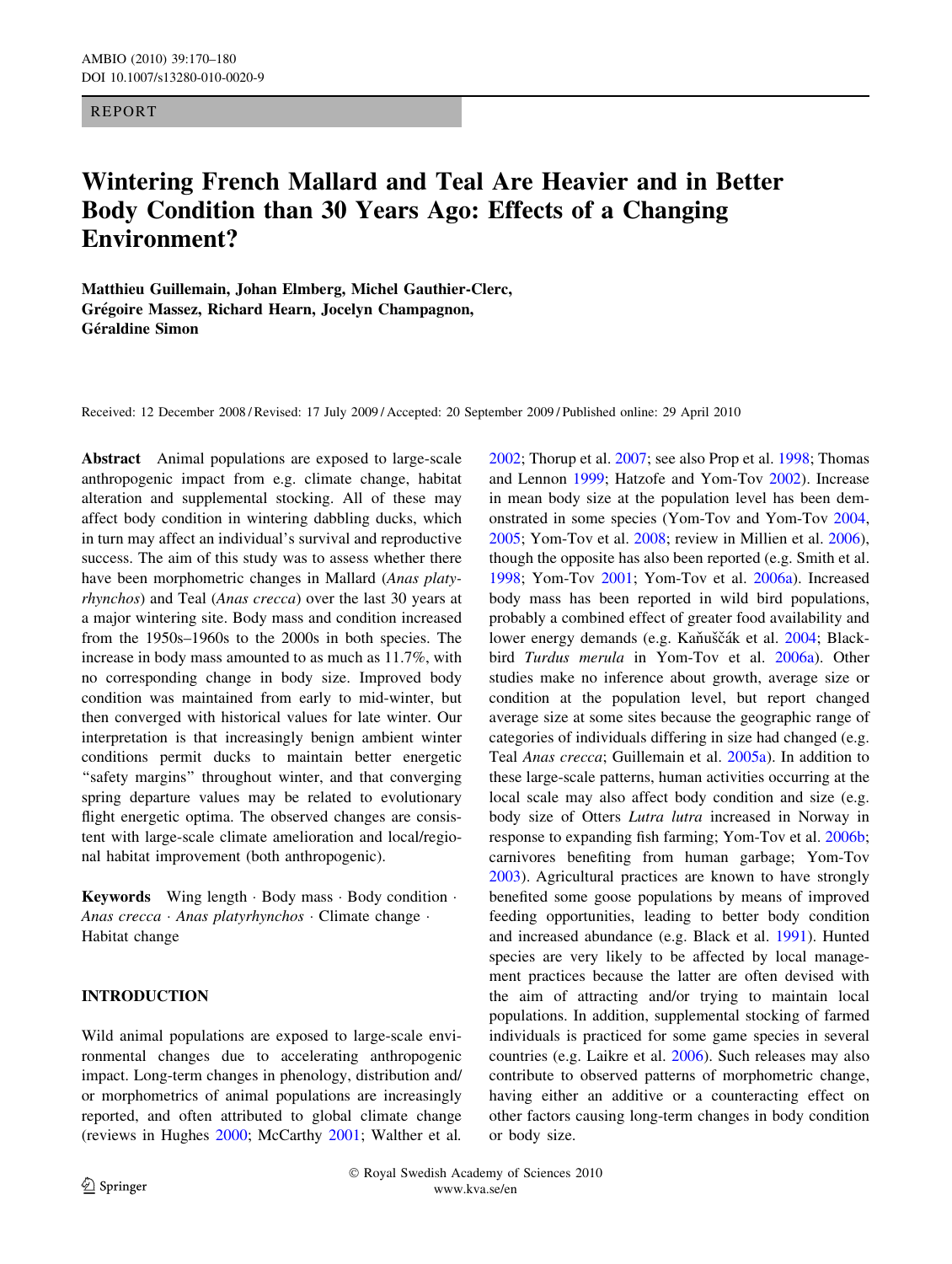Dabbling ducks (Anas spp.) are among those animals in which long-term changes in body size and condition are likely to occur: many are long-distance migrants and they are often exposed to adverse winter weather (Lebreton [1973;](#page-9-0) Ridgill and Fox [1990\)](#page-10-0). Dabbling ducks are also heavily hunted (e.g. 4.5 million Mallard Anas platyrhynchos and close to 1 million Teal shot in Western Europe annually, Hirschfeld and Heyd [2005](#page-9-0)), and in many areas hunters have a proactive attitude, managing habitats with the purpose of attracting ducks (e.g. through modification of wetlands, manipulated water levels, physical intervention into vegetation beds to promote particular plant species and seed production; Baldassarre and Bolen [2006](#page-9-0)). Lastly, release of hand-reared Mallards is a common practice in many countries (Smith and Rohwer [1997;](#page-10-0) US Fish and Wildlife Service [2003;](#page-10-0) Laikre et al. [2006](#page-9-0)), sometimes at a very large scale. In France, 1,400,000 are produced annually for hunting purposes, a number similar to the total annual bag in the country (Mondain-Monval and Girard [2000](#page-9-0)).

The aim of this paper is to assess whether dabbling duck morphometrics have changed over the long-term in a wellstudied European system subjected to significant anthropogenic impact. For this purpose, we compared average body mass, wing length and body condition (body mass to wing length ratio) of ducks ringed in the Camargue, Southern France, during two time periods separated by a 30-year interval (1950s and 1960s vs. 2002–2008).

Based on previous studies, we specifically predicted that:

- (1) if duck morphometrics are mostly affected by local habitat management (agriculture, management of hunting estates) making food more abundant or easier to access, or if winter climate has become more favourable, thus reducing energy requirement for wintering ducks, then both Mallard and Teal should be heavier, but not necessarily larger in the recent years compared to 30 years ago. Such local changes may not affect their growth, but would allow them putting on more fat while in the Camargue.
- (2) if duck morphometrics have changed due to changes in distribution of populations at the flyway scale, then both body mass and body size should vary in the same direction within each species, but the direction may not necessarily be the same in Mallard and Teal.
- (3) if duck morphometrics have changed due to releases of hand-reared birds for hunting purposes (common in recent years, almost non-existent 30 years ago), then changes towards heavier mass and larger size should be apparent in Mallard, but not in Teal, for which no releases are carried out.

#### **METHODS**

Ducks were caught in baited dabbling duck funnel traps at Tour du Valat (43°30′ N, 04°40′ E) between 14th March 1952 and 30th December 1969 (details of the Camargue technique in Bub [1991](#page-9-0), p. 103). Ducks were sexed and aged using plumage criteria, as well as by inspection of the cloaca and the bursa of Fabricius. A total of 34,869 Teal and 6,156 Mallard were captured, ringed, sexed, aged, weighed (to the nearest g) and had their wing length measured (to the nearest mm), constituting the ''historical'' part of the data set (Table [1\)](#page-2-0). The "modern" sample comprised 1,757 Teal and 1,371 Mallard captured with the same method, ringed and measured between 23rd October 2002 and 15th February 2008 at the Marais du Vigueirat  $(43°31' N, 04°47' E)$ , a few kilometres from "the historical ringing site'' at Tour du Valat (Table [1\)](#page-2-0). Birds ringed at Tour du Valat after 1st January 1970 were not included in the analysis because some landlords and hunters started to release hand-reared Mallard and to bait the hunted areas in the Camargue in the 1970s (R. Mathevet, pers. comm.). In accordance with an earlier study (Guillemain et al. [2005a](#page-9-0)), data from the winters of 1955–1956, 1962–1963 and 1964– 1965, when prolonged and serious cold spells (which likely affected general body condition in a more extreme fashion) occurred in the Camargue, were not included in the analyses, nor in the ringing totals above. No such cold spell occurred in the recent decade. Table [2](#page-2-0) presents the means, minimum and maximum of annual means for minimum daily temperatures measured at Tour du Valat during the two time periods; although the overall means do not differ significantly between "historical" and "modern" years, winter weather nevertheless appears more benign in recent years in terms of energy expenditure since minimum annual means have been higher in early, mid- and late winter than they were 30 years ago. Throughout the paper, a ''year'' corresponds to a hunting/wintering season, and it is denominated by the first year of that season (e.g. 1960 for the 1960-1961 hunting season). Because relatively few birds were captured and measured in August and September, only data collected between October and March each year were considered. Dabbling duck body mass is known to fluctuate naturally through the wintering season, as bird adopt a ''wintering strategy'' associated with behavioural changes leading to increased body mass in mid-winter followed by a subsequent decrease of weight preceding spring departure (Tamisier et al. [1995](#page-10-0)). The comparison of "historical" and "modern" data (i.e. the two classes of the "Decade" factor) was made taking into account three modalities of the ''Winter period'' factor: early winter (October–November), mid-winter (December) and late winter (January–March), following Guillemain et al. [\(2005b](#page-9-0)). For each sex and age class in each of the two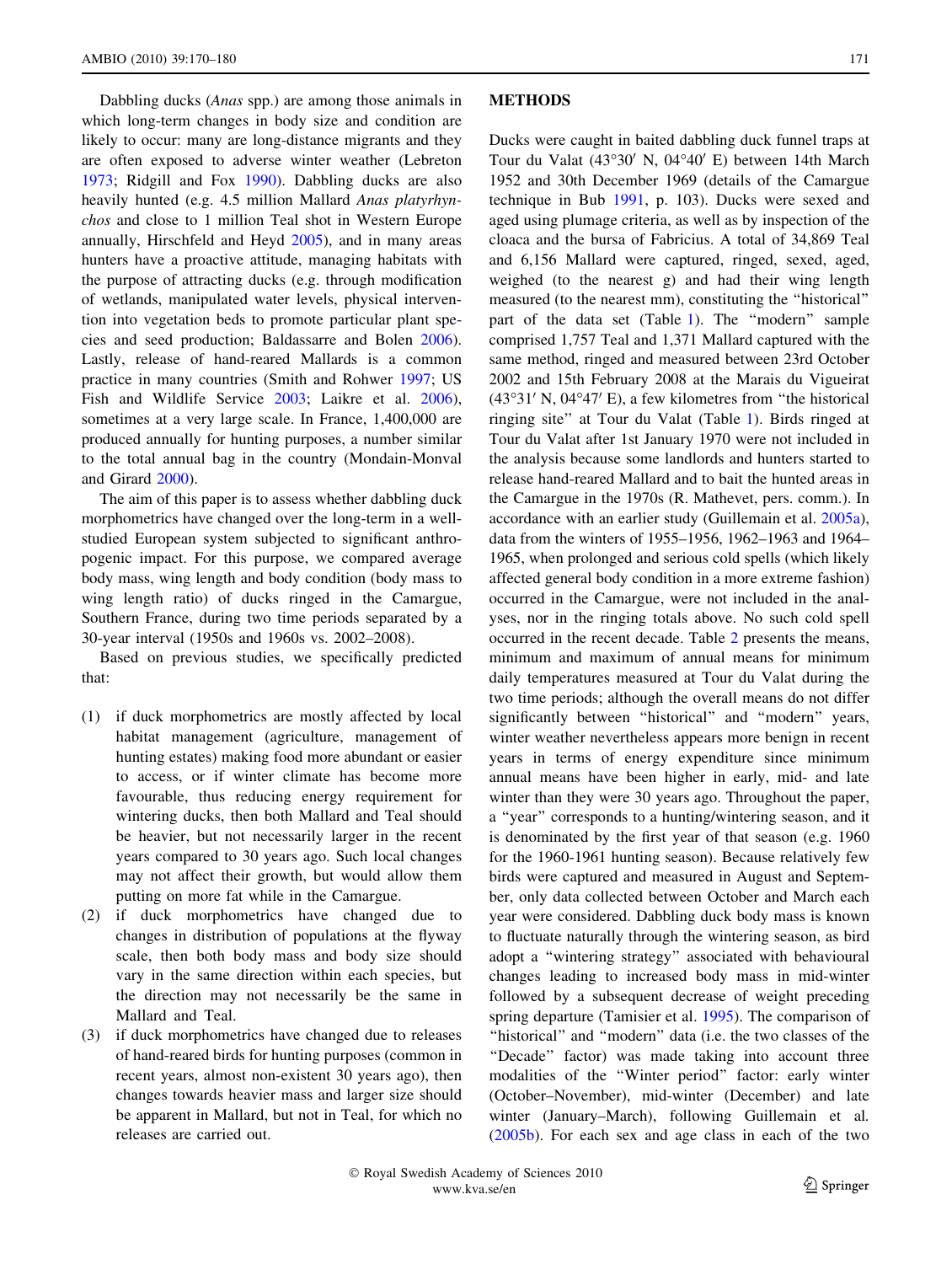|                              | "Historical" (1952–1969) |            |             | "Modern" (2002-2008) |            |             |  |
|------------------------------|--------------------------|------------|-------------|----------------------|------------|-------------|--|
|                              | Early winter             | Mid-winter | Late winter | Early winter         | Mid-winter | Late winter |  |
| Mallard (Anas platyrhynchos) |                          |            |             |                      |            |             |  |
| Adult females                | 103                      | 320        | 428         | 24                   | 64         | 113         |  |
| Adult males                  | 508                      | 879        | 1278        | 60                   | 132        | 321         |  |
| Juvenile females             | 425                      | 589        | 477         | 27                   | 54         | 137         |  |
| Juvenile males               | 444                      | 472        | 233         | 37                   | 105        | 297         |  |
| Teal (Anas crecca)           |                          |            |             |                      |            |             |  |
| Adult females                | 313                      | 1000       | 1978        | 91                   | 44         | 113         |  |
| Adult males                  | 238                      | 1188       | 4725        | 150                  | 69         | 181         |  |
| Juvenile females             | 2194                     | 4083       | 7231        | 270                  | 94         | 159         |  |
| Juvenile males               | 2259                     | 3822       | 5838        | 256                  | 105        | 225         |  |

<span id="page-2-0"></span>Table 1 Number of Mallard and Teal by sex and age class measured and weighed in the Camargue, Southern France, in the 'historical' and the ''modern'' decades, respectively (''Decade'' factor in GLMs)

Table 2 Winter temperatures (°C) in the Camargue, Southern France, in "historical" and the "modern" decades (sampling periods), per period of the winter

|                                  | Early winter (Oct–Nov) |         |         | Mid-winter (Dec) |         |         | Late winter (Jan–March) |         |         |
|----------------------------------|------------------------|---------|---------|------------------|---------|---------|-------------------------|---------|---------|
|                                  | Mean                   | Minimum | Maximum | Mean             | Minimum | Maximum | Mean                    | Minimum | Maximum |
| "Historical" $(1952 - 1969)^{a}$ | 9.19                   | 6.92    | 10.58   | 3.71             | $-0.50$ | 4.81    | 4.02                    | 1.50    | 7.87    |
| "Modern" (2002–2008)             | 10.00                  | 8.35    | 11.37   | 3.68             | 1.14    | 4.88    | 3.93                    | 2.40    | 5.75    |
| Mann-Whitney Z-value             | $-1.90$ NS             |         |         | $0.49$ NS        |         |         | $0.08$ NS               |         |         |

The three values provided per period are the mean, minimum and maximum of annual average minimum daily temperatures for each sampling period. "Historical" and "modern" values are compared for each category with the Mann–Whitney U-test

<sup>a</sup> Temperature data were only available from 1st January 1953 onwards

species, a GLM model with Decade, Winter period and their interaction as independent factors, and either body mass or wing length as the dependent variable, was first tested. Non-significant terms at  $P < 0.05$  were subsequently removed when appropriate, starting with the interaction term.

In order to determine if body condition changed, the body mass:wing length ratio was computed for each individual, and the average value compared between ''historical'' and ''modern'' times (Decade factor). This analysis was performed separately for each age and sex class, but for simplicity the three periods of the winter were not separated, as this had a minor effect on body mass and wing length compared with the difference between ''historical'' and ''modern'' decades. Preliminary analyses testing the effects of both Decade and Winter period showed that the latter, despite always having a significant effect, only accounted for 9–34% of the explained variance depending on species, sex, and age classes. Although wing length is known to be affected by condition during moult, the validity of its use as a proxy for body size in Mallards as recently been demonstrated (Latorre-Margalef et al. [2009\)](#page-9-0).

## RESULTS

Average wing length differed between historical and modern birds in both species, and among periods of the winter in most cases, but the patterns of difference between these were inconsistent (Table [3](#page-3-0), Fig. [1\)](#page-4-0). In all cases, the difference in mean wing length between historical and modern data was very small; it ranged, all periods of the winter combined, from a 1.2% decrease in juvenile female Mallard to a 0.4% increase in juvenile male Teal.

Average body mass was consistently higher in modern than in historical birds of both species (Table [4,](#page-5-0) Fig. [2](#page-6-0)), and generally differed among periods of the winter, being the largest in mid-winter and decreasing again afterwards. In GLMs ''Decade'' explained much more of the variance than did "Winter period" (see relative  $F$  values in the models in Table [4](#page-5-0)), mainly because the difference between decades was far smaller in late winter than in early and mid-winter (Fig. [2](#page-6-0)). The average difference between historical and modern birds was nonetheless very large since it ranged, when all periods of the winter were combined, from a 7.3% increase in juvenile male Mallards to an 11.7% increase in adult female Teal.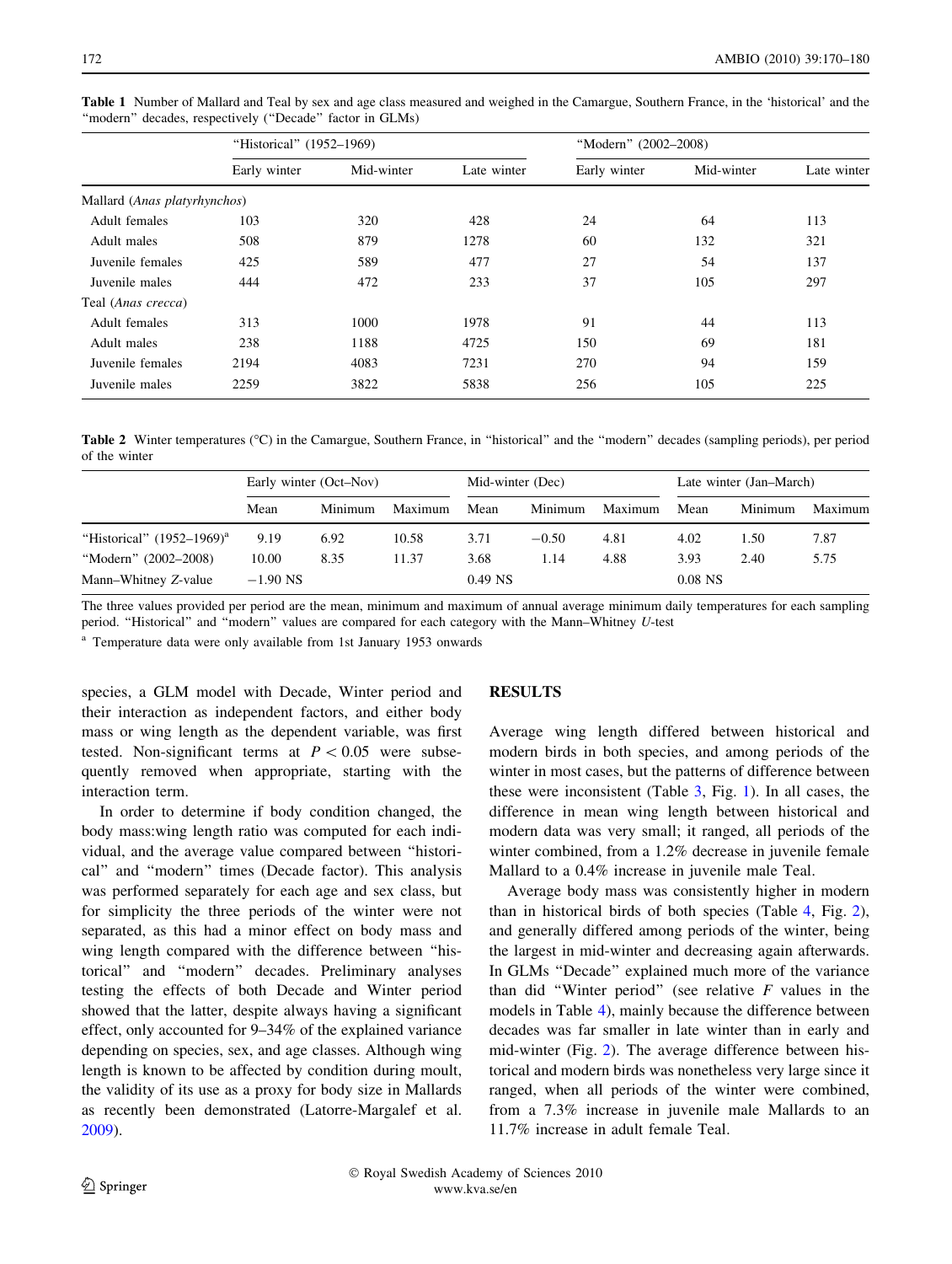<span id="page-3-0"></span>Table 3 Results of GLMs comparing average wing length of Camargue Mallards and Teal (by sex and age class) between historical (1952–1969) and modern (2002–2008) sample periods

(''Decade''), also testing for differences between periods of the winter (early: Oct–Nov; Mid-: Dec; Late: Jan–Mar; ''winter period'') and for the interaction between these two factors

| Species | Sex/Age class    | Parameter                                                              | df             | $\boldsymbol{F}$ | $P$ value |  |  |  |
|---------|------------------|------------------------------------------------------------------------|----------------|------------------|-----------|--|--|--|
| Mallard | Adult males      | Complete model: $F_{3, 3174} = 9.18; P < 0.0001$                       |                |                  |           |  |  |  |
|         |                  | Winter period                                                          |                | 9.07             | 0.0001    |  |  |  |
|         |                  | Decade                                                                 |                | 10.05            | 0.0015    |  |  |  |
|         | Juvenile males   | Complete model: $F_{3, 1584} = 11.57$ ; $P < 0.0001$                   |                |                  |           |  |  |  |
|         |                  | Winter period                                                          |                | 5.95             | 0.0027    |  |  |  |
|         |                  | Decade                                                                 |                | 7.10             | 0.0078    |  |  |  |
|         | Adult females    | Complete model: $F_{3, 1048} = 7.89$ ; $P < 0.0001$                    |                |                  |           |  |  |  |
|         |                  | Winter period                                                          |                | 4.78             | 0.0086    |  |  |  |
|         |                  | Decade                                                                 |                | 14.83            | 0.0001    |  |  |  |
|         | Juvenile females | Complete model ( <i>Decade</i> ): $F_{1, 1707} = 55.24$ ; $P < 0.0001$ |                |                  |           |  |  |  |
| Teal    | Adult males      | Complete model ( <i>Decade</i> ): $F_{2,6548} = 0.84$ ; NS             |                |                  |           |  |  |  |
|         | Juvenile males   | Complete model: $F_{5, 12499} = 12.74$ ; $P < 0.0001$                  |                |                  |           |  |  |  |
|         |                  | Winter period                                                          |                | 0.18             | <b>NS</b> |  |  |  |
|         |                  | Decade                                                                 |                | 18.29            | < 0.0001  |  |  |  |
|         |                  | W period*Decade                                                        | $\mathfrak{D}$ | 4.20             | 0.0150    |  |  |  |
|         | Adult females    | Complete model ( <i>Decade</i> ): $F_{2, 3536} = 11.02$ ; $P < 0.0001$ |                |                  |           |  |  |  |
|         | Juvenile females | Complete model: $F_{5, 14025} = 4.51$ ; $P = 0.0004$                   |                |                  |           |  |  |  |
|         |                  | Winter period                                                          |                | 2.52             | NS.       |  |  |  |
|         |                  | Decade                                                                 |                | 1.60             | <b>NS</b> |  |  |  |
|         |                  | W period*Decade                                                        | 2              | 3.82             | 0.0219    |  |  |  |

Only final models are presented (see text)

Average body condition (body mass/wing length ratio) showed a pattern over the winter similar to that of plain body mass; it was markedly lower in the historical than in the modern decade in Teal (*t*-tests: all  $t > 14.11$ , all  $P < 0.0001$ ; Fig. [3\)](#page-7-0) as well as in Mallard (t-tests: all  $t > 9.82$ , all  $P < 0.0001$ ; Fig. [4\)](#page-7-0).

## DISCUSSION

Mallard and Teal wintering in the Camargue showed a consistent significant increase in body mass from the 1960s to the present day, whereas a corresponding change was not seen in average wing length. In other words, ducks have increased their body condition rather than become larger, as demonstrated by the changes in body condition index.

The people measuring the birds changed between the two study periods. However, an earlier analysis from the Camargue shows that the difference in mean wing length in Teal measured by different observers, for a given year and given age and sex classes, was only 0.9 mm, and in only one of 43 cases was the difference more than 2.5 mm (computed from Appendix 1 in Guillemain et al. [2005a](#page-9-0)). Differences in wing length between the two periods of the present study exceed these values, and are therefore unlikely to result merely from observer biases.

It is unlikely that the observed body mass increases were due to trapping method biases, since the same type of funnel trap was used in the Camargue at the Tour du Valat during the 1950s and 1960s and in Marais du Vigueirat in later years. Furthermore, while the area surrounding the traps was baited with grain (especially rice) at both sites (hence in both study periods), some baiting was also done inside ''the historical time period'' traps at Tour du Valat to feed live decoys kept inside (A.R. Johnson, pers. comm.). In contrast, rice was only placed outside the traps and in the entrance funnels at Marais du Vigueirat. It is, therefore, not possible that birds have become fatter simply because they can feed more intensively in the traps. The fact that there was food inside the traps in ''historical'' years but not in ''modern'' also allows ruling out a potential bias associated with "catch size": it is a fact that many more birds were caught in the 1950s–1960s than during the last decade, so that birds may have then spent more time in traps and ringing bags before being ringed and weighed. However, ducks were able to feed in the traps in the ''historical'' years while this is no longer possible, so that the differences in observed body mass may not reflect the simple fact that it took longer to ring birds during ''historical'' years. It is also unlikely that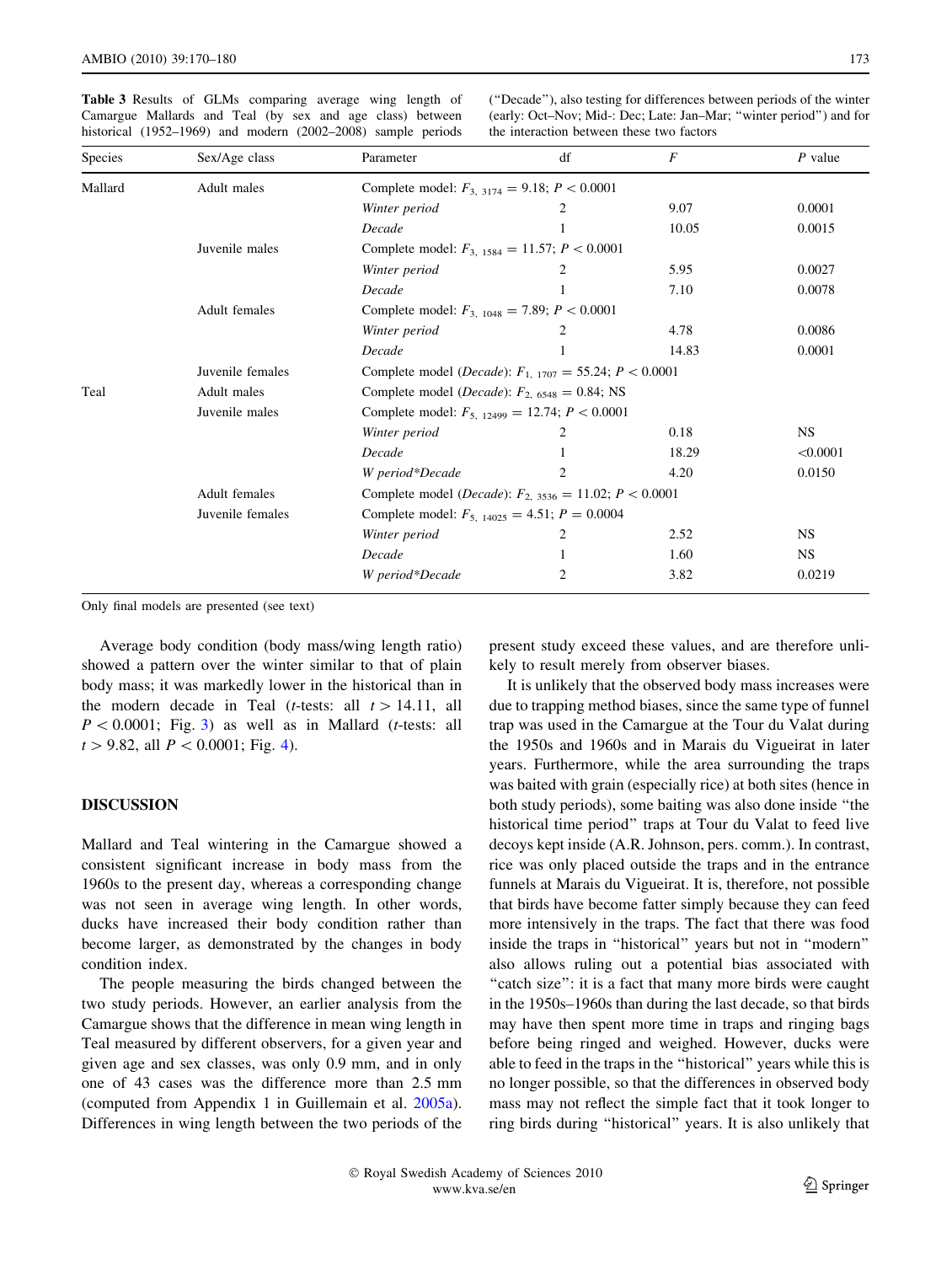<span id="page-4-0"></span>

Fig. 1 Average wing length of Camargue Mallard and Teal by sex, age class, and winter period. Closed circles show historical data, open circles show modern data. See Table [1](#page-2-0) for sample sizes per period of the winter, and Table [3](#page-3-0) for statistics. Vertical bars show 95% confidence intervals

the recorded differences in average body mass reflect an observer bias: while the precise measurement of duck wing chord does require some experience (see observer differences above), no such skill is needed to weigh a bird, and the reading of this measurement is straightforward.

The intra-annual pattern observed here for both species shows that all age and sex categories start the winter with a higher body mass in recent years than before, and that this advantage remains of the same magnitude until mid-winter (Fig. [2\)](#page-6-0). We argue that such increases in average body mass of Mallard and Teal are large enough to have major fitness consequences with respect to winter survival. In mid-winter, the 38–61 g increase in body mass recorded in Camargue Teal would translate, assuming its daily energy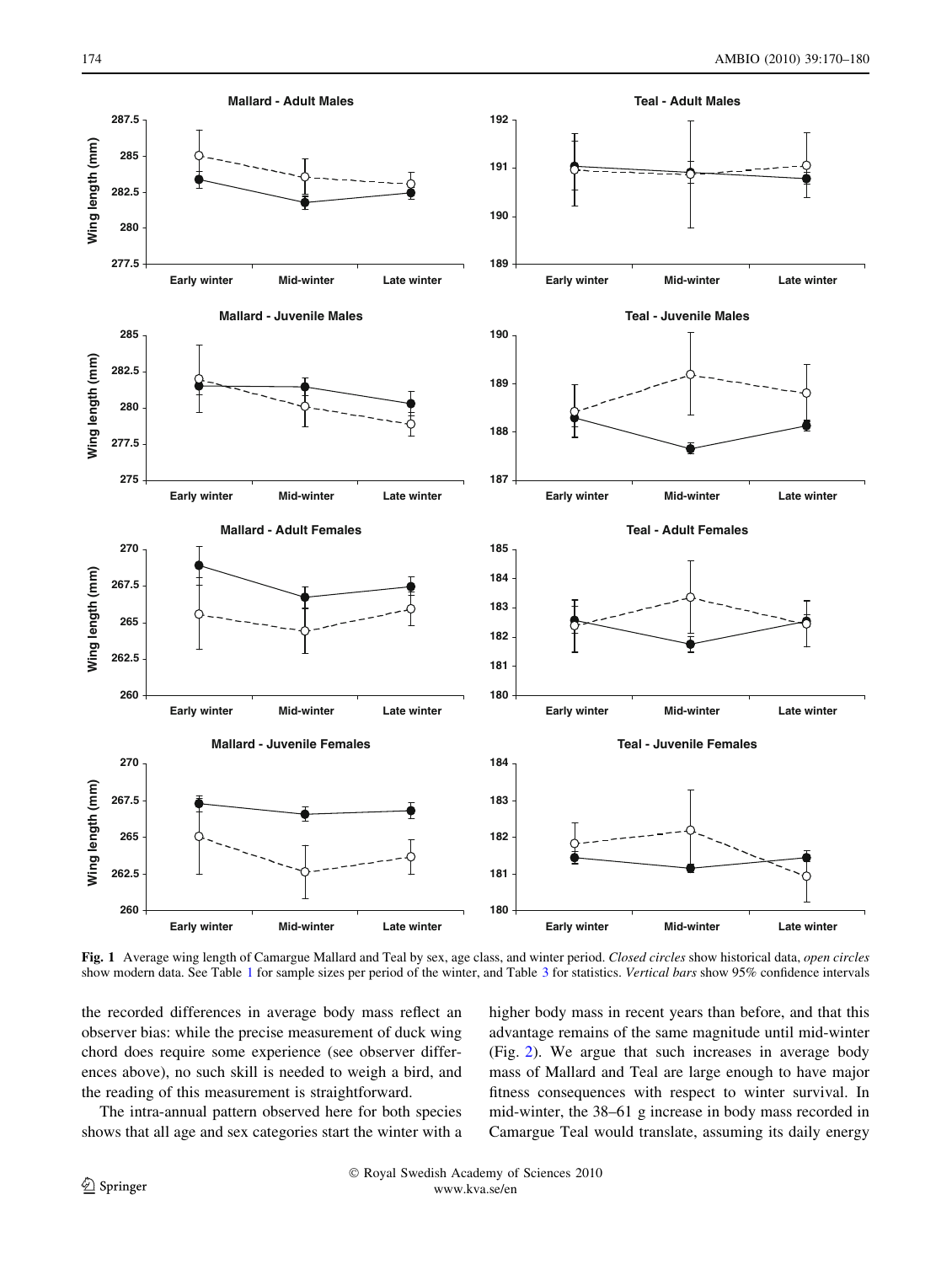<span id="page-5-0"></span>Table 4 Results of GLMs comparing average body mass of Camargue Mallards and Teal (by sex and age class) between historical (1952–1969) and modern (2002–2008) sampling periods (''Decade''),

also testing for differences between periods of the winter (Early: Oct– Nov; Mid-: Dec; Late: Jan–Mar; ''Winter period'') and for the interaction between these two factors

| Species | Sex/Age class    | Parameter                                              | df                                                   | $\boldsymbol{F}$ | $P$ value |  |  |  |
|---------|------------------|--------------------------------------------------------|------------------------------------------------------|------------------|-----------|--|--|--|
| Mallard | Adult males      | Complete model: $F_{3, 3172} = 104.31$ ; $P < 0.0001$  |                                                      |                  |           |  |  |  |
|         |                  | Winter period                                          | 2                                                    | 113.59           | < 0.0001  |  |  |  |
|         |                  | Decade                                                 |                                                      | 254.89           | < 0.0001  |  |  |  |
|         |                  | W period*Decade                                        | $\overline{c}$                                       | 13.89            | < 0.0001  |  |  |  |
|         | Juvenile males   |                                                        | Complete model: $F_{5, 1582} = 41.21$ ; $P < 0.0001$ |                  |           |  |  |  |
|         |                  | Winter period                                          | 2                                                    | 28.65            | < 0.0001  |  |  |  |
|         |                  | Decade                                                 |                                                      | 135.86           | < 0.0001  |  |  |  |
|         |                  | W period*Decade                                        | $\overline{2}$                                       | 21.09            | < 0.0001  |  |  |  |
|         | Adult females    | Complete model: $F_{3, 1048} = 60.77$ ; $P < 0.0001$   |                                                      |                  |           |  |  |  |
|         |                  | Winter period                                          | 2                                                    | 47.66            | < 0.0001  |  |  |  |
|         |                  | Decade                                                 | 1                                                    | 96.01            | < 0.0001  |  |  |  |
|         | Juvenile females | Complete model: $F_{5, 1703} = 20.97; P < 0.0001$      |                                                      |                  |           |  |  |  |
|         |                  | Winter period                                          | 2                                                    | 16.07            | < 0.0001  |  |  |  |
|         |                  | Decade                                                 | 1                                                    | 87.90            | < 0.0001  |  |  |  |
|         |                  | W period*Decade                                        | $\overline{2}$                                       | 9.62             | 0.0118    |  |  |  |
| Teal    | Adult males      | Complete model: $F_{5,6545} = 126.29$ ; $P < 0.0001$   |                                                      |                  |           |  |  |  |
|         |                  | Winter period                                          | 2                                                    | 49.48            | < 0.0001  |  |  |  |
|         |                  | Decade                                                 | 1                                                    | 437.80           | < 0.0001  |  |  |  |
|         |                  | W period*Decade                                        | $\overline{c}$                                       | 34.17            | < 0.0001  |  |  |  |
|         | Juvenile males   | Complete model: $F_{5, 12499} = 189.79$ ; $P < 0.0001$ |                                                      |                  |           |  |  |  |
|         |                  | Winter period                                          | 2                                                    | 68.15            | < 0.0001  |  |  |  |
|         |                  | Decade                                                 |                                                      | 647.59           | < 0.0001  |  |  |  |
|         |                  | W period*Decade                                        | $\overline{2}$                                       | 71.14            | < 0.0001  |  |  |  |
|         | Adult females    | Complete model: $F_{5, 3533} = 77.81$ ; $P < 0.0001$   |                                                      |                  |           |  |  |  |
|         |                  | Winter period                                          | 2                                                    | 53.09            | < 0.0001  |  |  |  |
|         |                  | Decade                                                 | 1                                                    | 242.18           | < 0.0001  |  |  |  |
|         |                  | W period*Decade                                        | $\overline{c}$                                       | 24.34            | < 0.0001  |  |  |  |
|         | Juvenile females | Complete model: $F_{5, 14025} = 122.41$ ; $P < 0.0001$ |                                                      |                  |           |  |  |  |
|         |                  | Winter period                                          | $\overline{2}$                                       | 29.25            | < 0.0001  |  |  |  |
|         |                  | Decade                                                 | 1                                                    | 288.79           | < 0.0001  |  |  |  |
|         |                  | W period*Decade                                        | $\overline{2}$                                       | 39.90            | < 0.0001  |  |  |  |

Only final models are presented (see text)

need is around 100 kcal (Baldassarre et al. [1986\)](#page-9-0) and 1 g of stored lipids corresponds to 9 kcal, into the ability to fast for ca. 3.5–5.5 days in case of adverse conditions (e.g. cold spell making food unavailable through the freezing of wetlands). However, it should be noted that the difference between historical and modern years when it comes to body mass is much smaller in late winter that during the earlier parts of the winter. Although measurements provided here come from different individuals within a given study season, in order to ensure statistical independence of data from the three winter study periods, previous analyses based on repeated recaptures of the same individuals nevertheless confirm that the observed pattern of body mass change is indeed a genuine individual wintering strategy

(birds first gaining then losing body mass) rather than a bias caused by sampling birds from different populations during the course of the winter (Guillemain et al. [2005b](#page-9-0)). This indicates that although modern birds have better "safety margins" in terms of body condition in early and mid-winter, they nonetheless tend to converge in body mass (and body condition) with historical birds in late winter (see also Tamisier et al. [1995](#page-10-0)). We hypothesize that this reflects deeply embedded selective regimes to attain an optimal departure body mass in preparation for spring migration (e.g. Lindström and Alerstam [1992](#page-9-0)).

We here demonstrate a dramatic increase in early and mid-winter body condition in Teal and Mallard over the last 30 years. This relatively rapid change, be it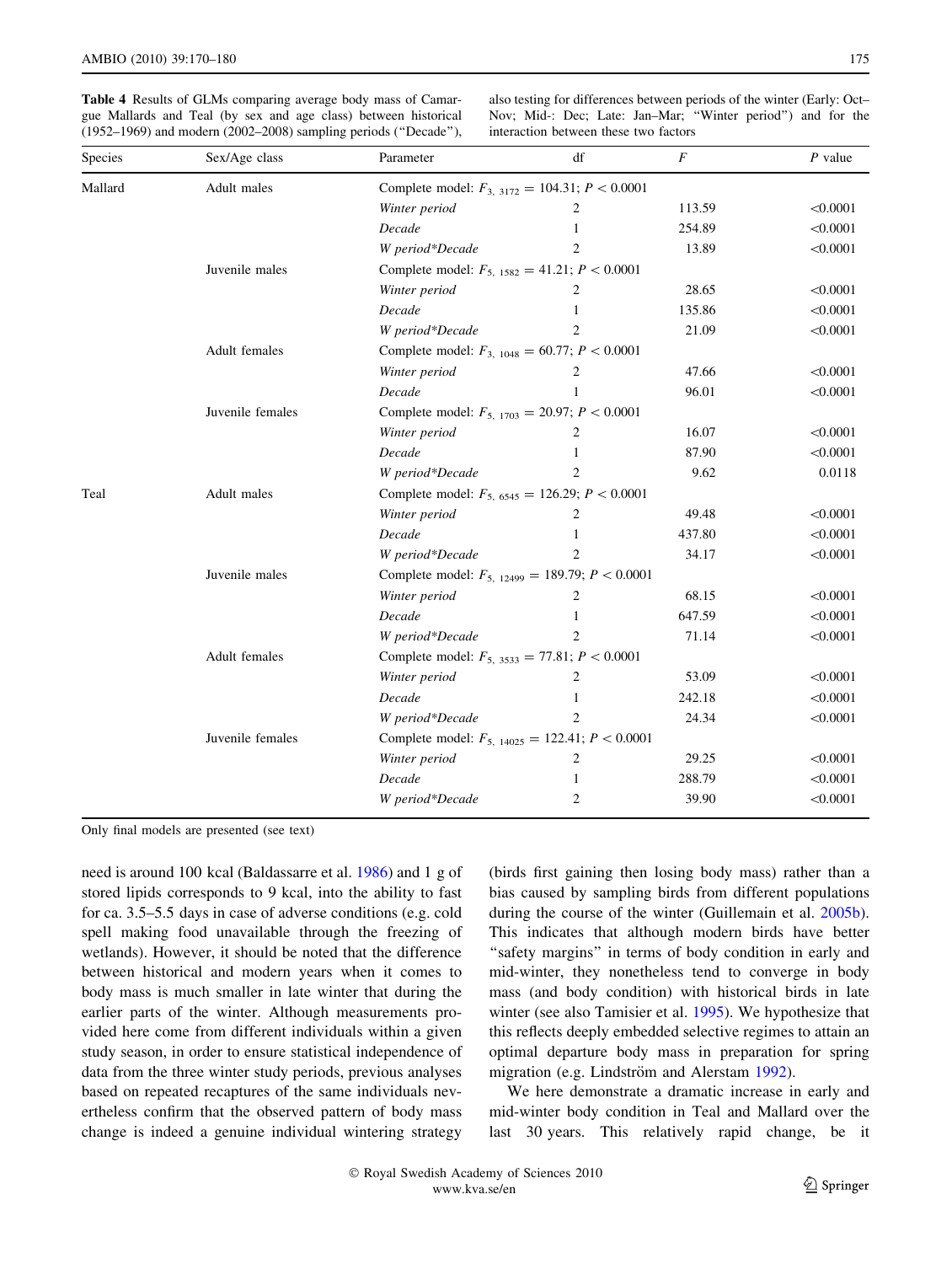<span id="page-6-0"></span>

Fig. 2 Average body mass of Camargue Mallard and Teal by sex, age class, and winter period. Closed circles show historical data, open circles show modern data. See Table [1](#page-2-0) for sample sizes per period of the winter, and Table [4](#page-5-0) for statistics. Vertical bars show 95% confidence intervals

phenotypic, genotypic or both, may be addressed within the framework of at least four mutually non-exclusive hypotheses: (i) global climatic change, (ii) geographical shifts of winter range of populations, (iii) local or regional habitat improvement anywhere along the flyway, and (iv) large-scale supplemental stocking for hunting purposes. We will address each of these in turn.

The patterns of change found by us are consistent with improved wintering conditions for dabbling ducks. Such improvements may be apparent for the Camargue area through milder minimum temperatures (i.e. fewer cold years in more recent times; Table [2](#page-2-0)). While it has been shown that climate change may affect terrestrial bird populations negatively (e.g. Julliard et al. [2003](#page-9-0)), cold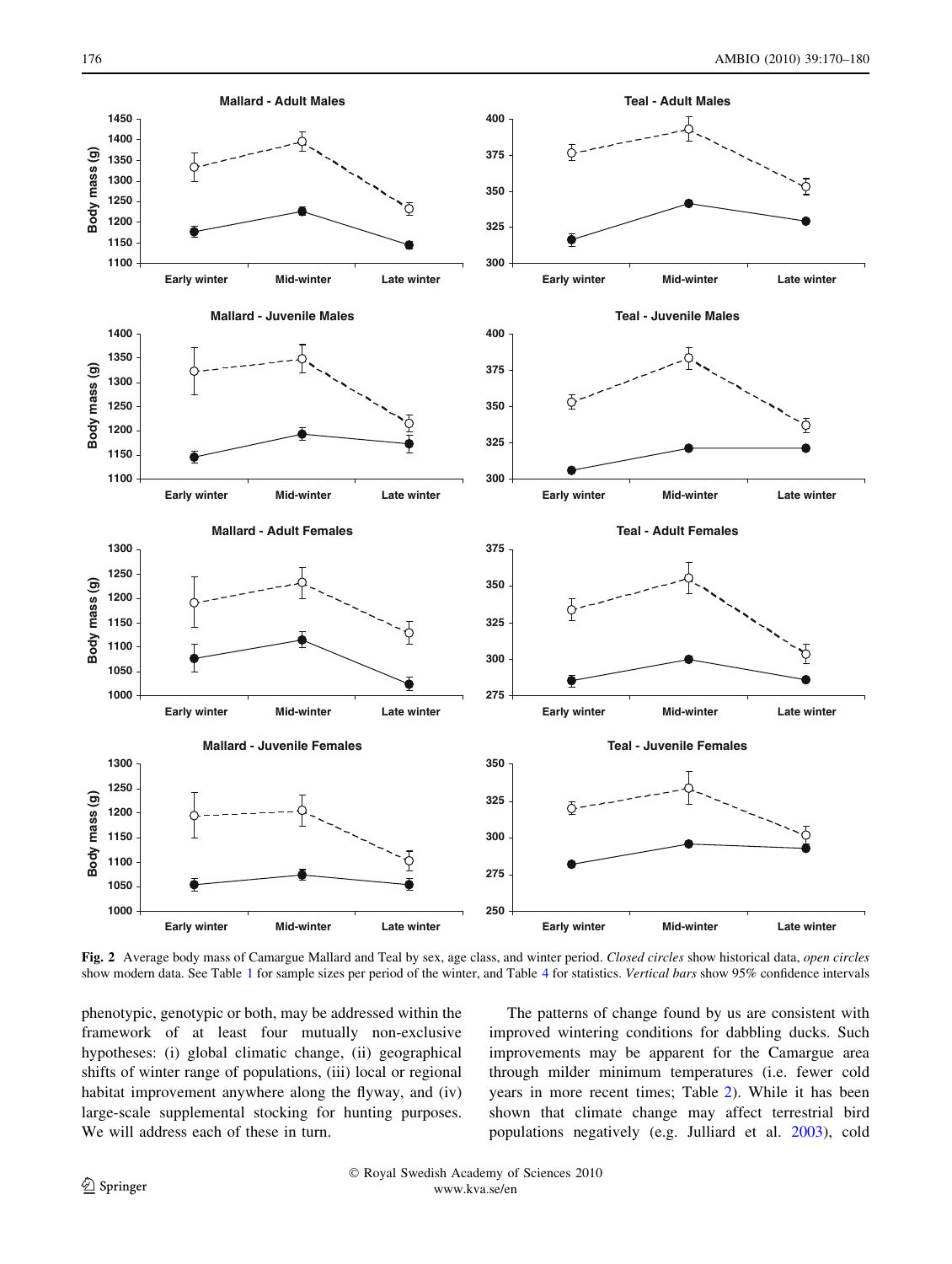<span id="page-7-0"></span>

Fig. 3 Body condition index (body mass/wing length ratio) of Camargue Teal. Vertical bars show 95% confidence intervals, sample sizes are indicated in brackets. The stars indicate that all differences were significant at the 0.0001 level in t-test comparisons (see text)



Fig. 4 Body condition index (body mass/wing length ratio) of Camargue Mallards. Vertical bars show 95% confidence intervals, sample sizes are indicated in brackets. The stars indicate that all differences were significant at the 0.0001 level in t-test comparisons (see text)

temperatures are a limiting factor for wintering waterbirds, especially for dabbling ducks, whose access to food is quickly restricted if ice forms (e.g. Ridgill and Fox [1990](#page-10-0)). Benign wintering conditions may also allow dabbling ducks to build up larger reserves because their demands for thermoregulation decrease, and/or because major food sources do not become less abundant or more restricted (e.g. continued plant growth during mid-winter, fewer and shorter periods when foraging sites freeze over). This interpretation is consistent with that of Kaňuščák et al.

[\(2004](#page-9-0)) for River Warbler (Locustella fluviatilis) and of Yom-Tov et al. ([2006a](#page-10-0)) for Blackbird. In this context, it is worth noting that improved body condition was also observed over the last decades for Teal wintering in Essex, UK (R. King, unpublished data) suggesting this is a largescale change consistent with a global temperature increase.

Shifts in geographical range in response to climate change have been documented in other species (reviews in Hughes [2000;](#page-9-0) McCarthy [2001\)](#page-9-0), including a number of European waterbirds. Such shifts can be hypothesized to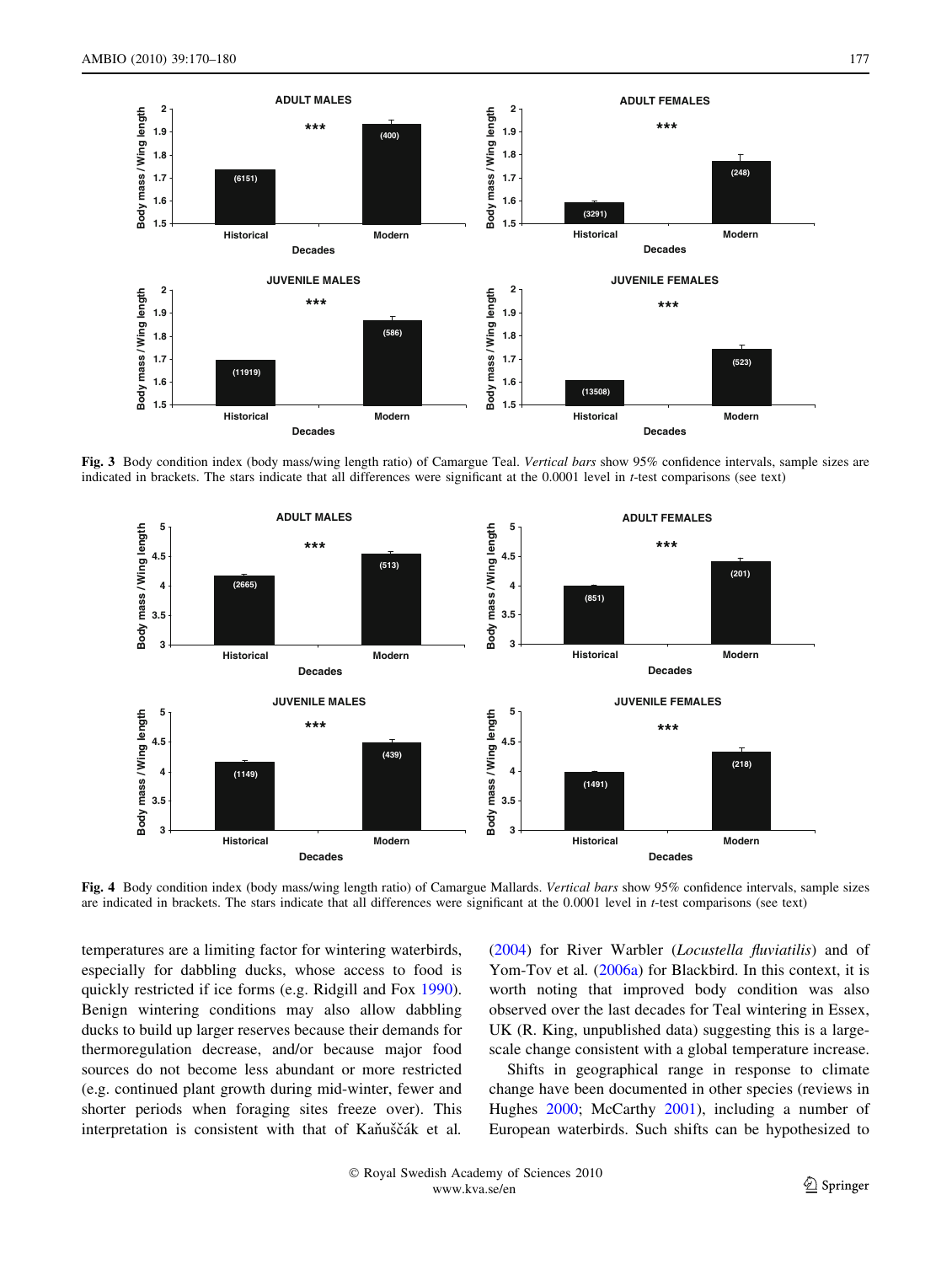occur in waterfowl as well (e.g. Guillemain et al. [2005a](#page-9-0)). However, we only observed a change in mass and body condition index, not in size (wing length), strongly indicating that such shifts have not taken place. Moreover, there are no indications from ringing recoveries that a shift in recruitment area has taken place in either species (ONCFS, Unpublished data available at [www.oncfs.gouv.fr](http://www.oncfs.gouv.fr)), i.e. it is unlikely that birds are heavier simply because they now have to travel shorter distances during migration episodes or come from milder regions, or because heavier birds that wintered further North in the past now come more markedly in the Camargue.

It is possible that local environmental conditions encountered during or even before autumn migration have improved over the last decades, so that Teal and Mallard now have larger fat stores already when they arrive at their Camargue wintering sites. One such factor might be recent improvements in the network of protected sites that these birds use as stopovers in late summer and early autumn (Madsen and Clausen [1998\)](#page-9-0). Our results are consistent with this idea, but morphometric data from such sites in autumn are critically needed to test its validity. Further, it is impossible to assess for how long the birds captured and weighed in the Camargue in early winter have been there. More importantly, the fact that they maintain an improved body condition from early to mid-winter suggests that local environmental conditions in the Camargue itself have become more benign over recent decades.

Indeed, agricultural practices in general have changed in the Camargue over the last 30 years. The area cultivated for rice peaked at over 30,000 ha in 1960 and has since decreased (Mathevet [2004\)](#page-9-0). Furthermore, some rice fields were regularly flooded after harvest in the past, providing valuable foraging opportunities to wintering dabbling ducks (e.g. Pirot et al. [1984](#page-9-0)). This is less frequently the case nowadays, when rice harvest is rapidly followed by ploughing of the fields, making spilt grain less available to ducks. Thus, it is unlikely that rice farming has improved environmental conditions for ducks over this period. Two other main habitat changes have occurred in recent decades, in addition to the general loss of wetlands mostly to agriculture, salt exploitation and industry (Tamisier and Grillas [1994\)](#page-10-0), namely the concomitant increase of protected areas (an increase by ca. 3,000 ha since 1970, calculated after Table 4 in Tamisier and Isenmann [2004](#page-10-0)) and the intensification of wetland management practices dedicated to hunting within large private estates (Tamisier and Grillas [1994\)](#page-10-0). Earlier analyses show that Camargue Teal remaining in protected areas were in better condition than those relying on surrounding hunted areas for foraging (Guillemain et al. [2007\)](#page-9-0). The increase in protected area in the Camargue may in this sense have contributed to the improved body condition of dabbling ducks wintering in the entire Rhône delta (note that both trapping areas in the present study had already been protected for some time before catching of ducks started). In parallel, hunted wetlands are now increasingly artificially flooded in order to promote hydrophyte development (Tamisier and Grillas [1994\)](#page-10-0), the seeds of which constitute a major food source for wintering Teal and Mallard (Tamisier and Dehorter [1999](#page-10-0)). Baiting within hunting estates is also a common practice nowadays, both here as well as in some other French wintering quarters. An analysis of Teal and Mallard diets in Brenne, western France, revealed that bait represented 65% and 45% of food dry weight in the two species, respectively (Legagneux [2007](#page-9-0)). The amount of bait spread in Camargue is unknown, and will be difficult to estimate since an unknown part of it is directly produced within some estates. Nevertheless, this amount probably increased markedly over the last 30 years, and it is a likely candidate to explain the concomitant improvement of dabbling duck body condition recorded in this study. A future detailed analysis of Mallard and Teal diets in the Camargue, allowing comparison with data from the 1970s, may help in assessing the relative potential role of baiting versus wetland modifications and climate change on dabbling duck body condition.

Another goal of this study was to assess if the relatively recent practice of releasing hand-reared Mallard for hunting affects average body size and mass. This is apparently not the case: although body mass did increase in Mallard, it also did so in Teal, a species for which releases are not practised. Alternatively, the two species might not react to the same factors, i.e. Mallard body mass may have increased because the population increasingly comprises birds of hand-reared origin, whilst Teal body mass may have increased for another reason. We find this latter scenario very unlikely, though, since Mallard and Teal have the same general habits, especially concerning foraging (both are granivorous in winter, and often rely on the same seed species within the same region whenever possible, e.g. Guillemain et al. [2002](#page-9-0)). Any improvement beneficial to Teal in terms of body mass is therefore likely to benefit Mallards, and in this case the additional effect of releases for hunting would make body mass changes in Mallard more pronounced than in Teal, which was not observed.

To conclude, our data are consistent with the hypotheses that global climate warming and local habitat management, both being anthropogenic processes, could have lead to the observed improvement in body condition in two widespread and heavily hunted waterfowl species. At the same time, other studies relying on ring recoveries found little support for the hypothesis that a shift in the geographical range of intraspecific populations occurred, and could therefore be held responsible for the observed morphometric changes. More surprisingly, though, we find no support for the hypothesis of large-scale releases of hand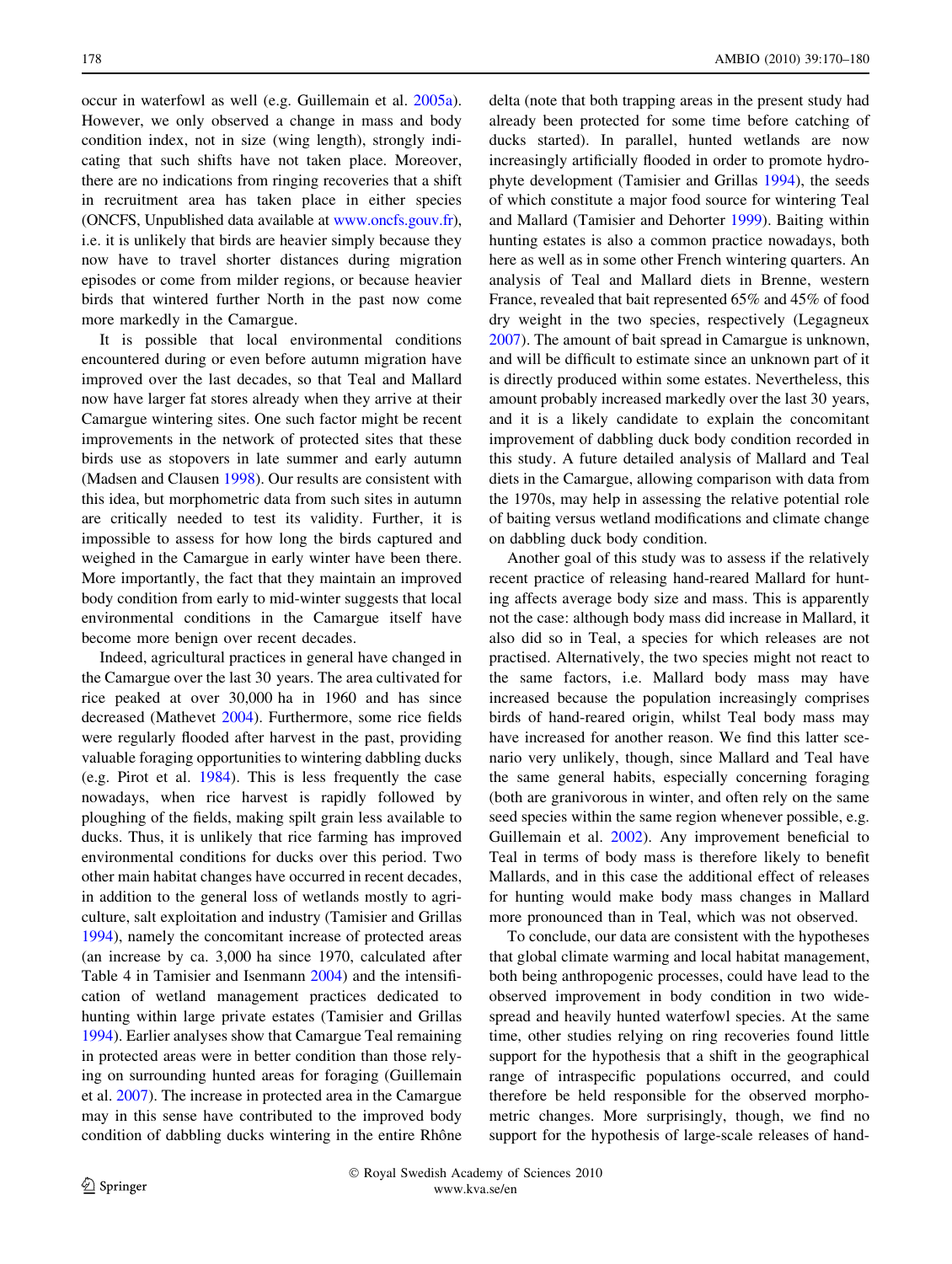<span id="page-9-0"></span>reared birds. There are no data available about morphometrics of hand-reared birds used in stocking programs, but it has often been presumed that they are bigger and may thus affect the wild phenotype by gradual genetic introgression. This needs to be studied further.

Wild Teal and Mallards may seemingly benefit in the short-term from the expected fitness improvement associated with body condition increase. However, the longerterm consequences of body mass change may not be positive for these populations and their environment in general. For example, the changes in wetland management practices that are apparently beneficial to ducks may also be associated with a loss of local biodiversity in other taxa (Tamisier and Grillas [1994\)](#page-10-0), requiring these processes to be monitored and studied further in the future. The present data do not allow us to distinguish between the ''global change'' and the ''habitat improvement'' hypotheses, and it is not possible to rule out that yet another factor, or combinations of factors, explain the observed patterns better still. Nevertheless, at present we interpret the observed massive morphometric changes in western European Teal and Mallards as resulting from anthropogenic causes of a rapidly changing environment.

Acknowledgements We are grateful to Raphaël Mathevet and Jean-Baptiste Mouronval for useful advice concerning habitat use and management practices in the Camargue. We are most grateful to Luc Hoffmann, Hubert Kowalski, Heinz Hafner, Alan Johnson, and the other people who ringed Teal at Tour du Valat for over 25 years. We would especially like to thank Marc Lutz, Paul Isenmann, and the Centre de Recherche sur la Biologie des Populations d'Oiseaux (Muséum National d'Histoire Naturelle, Paris) for their help while computerizing the French Teal database. Grant V-162-05 from the Swedish Environmental Protection Agency supported the study. Jocelyn Champagnon was supported by a Doctoral Grant from ONCFS and further support from CNRS and Tour du Valat.

## REFERENCES

- Baldassarre, G.A., and E.G. Bolen. 2006. Waterfowl ecology and management, 2nd ed, 580. New York: Wiley & Sons.
- Baldassarre, G.A., R.J. Whyte, and E.G. Bolen. 1986. Body weight and carcass composition of nonbreeding Green-winged Teal on the Southern High Plains of Texas. Journal of Wildlife Management 50: 420–426.
- Black, J.M., C. Deerenberg, and M. Owen. 1991. Foraging behaviour and site selection of Barnacle Geese Branta leucopsis in a traditional and newly colonised spring staging habitat. Ardea 79: 349–358.
- Bub, H. 1991. Bird trapping and bird banding. A handbook for trapping methods all over the world, 330. New York: Cornell University Press.
- Guillemain, M., H. Fritz, N. Guillon, and G. Simon. 2002. Ecomorphology and coexistence in dabbling ducks: The role of lamellar density and body length in winter. Oikos 98: 547–551.
- Guillemain, M., H. Fritz, A.R. Johnson, and G. Simon. 2007. What type of lean ducks do hunters kill? Weakest local ones rather than migrants. Wildlife Biology 13: 102–107.
- Guillemain, M., J.Y. Mondain-Monval, A.R. Johnson, and G. Simon. 2005a. Long-term climatic trend and body size variation in Teal Anas crecca. Wildlife Biology 11: 81–88.
- Guillemain, M., O. Dehorter, A.R. Johnson, and G. Simon. 2005b. A test of the wintering strategy hypothesis with teal (Anas crecca) ringed in the Camargue, southern France. Journal of Ornithology 146: 184–187.
- Hatzofe, O., and Y. Yom-Tov. 2002. Global warming and recent changes is Israel's avifauna. Israel Journal of Zoology 48: 351– 357.
- Hirschfeld, A., and A. Heyd. 2005. Mortality of migratory birds caused by hunting in Europe: Bag statistics and proposals for the conservation of birds and animal welfare. Berichte zum Vogelschutz 42: 47–74.
- Hughes, L. 2000. Biological consequences of global warming: Is the signal already apparent? TREE 15: 56–61.
- Julliard, R., F. Jiguet, and D. Couvet. 2003. Common birds facing global changes: What makes a species at risk? Global Change Biology 10: 148–154.
- Kaňuščák, P., M. Hromada, P. Tryjanowski, and T. Sparks. 2004. Does climate at different scales influence the phenology and phenotype of the River Warbler Locustella fluviatilis ? Oecologia 141: 158–163.
- Laikre, L., A. Palmé, M. Josefsson, F. Utter, and N. Ryman. 2006. Release of alien populations in Sweden. Ambio 35: 255–261.
- Latorre-Margalef, N., G. Gunnarsson, V.J. Munster, R.A.M. Fouchier, A.D.M.E. Osterhaus, J. Elmberg, B. Olsen, A. Wallensten, P.D. Haemig, T. Fransson, L. Brudin, and J. Waldenström. 2009. Effects of inluenza A virus infection on wild migratory Mallard ducks. Proceedings of the Royal Society of London, Series B 276: 1029–1036.
- Lebreton, J.D. 1973. Etude des déplacements saisonniers des Sarcelles d'hiver, Anas c. crecca L., hivernant en Camargue à l'aide de l'analyse factorielle des correspondances. Comptes Rendus de l'Académie des Sciences, Paris 277: 2417-2420.
- Legagneux, P. 2007. Compromis entre alimentation et risque de prédation chez les canards hivernants: une approche multiechelles. PhD thesis, Université Louis Pasteur, Strasbourg, France.
- Lindström,  $\AA$ ., and T. Alerstam. 1992. Optimal fat loads in migrating birds: A test of the time-minimization hypothesis. American Naturalist 140: 477–491.
- Madsen, J., and S.P.P. Clausen. 1998. Establishing a reserve network for waterfowl in Denmark: A biological evaluation of needs and consequences. Biological Conservation 85: 241–255.
- Mathevet, R. 2004. Camargue incertaine—Sciences, usages et natures, 201. Paris: Buchet-Chastel.
- McCarthy, J.P. 2001. Ecological consequences of recent climate change. Conservation Biology 15: 320–331.
- Millien, V., S.K. Lyons, L. Olson, F.A. Smith, A.B. Wilson, and Y. Yom-Tov. 2006. Ecotypic variation in the context of global climate change: Revisiting the rules. Ecology Letters 9: 853– 869.
- Mondain-Monval, J.Y. and Girard, O. 2000. Le Canard Colvert, la Sarcelle d'Hiver & autres canards de surface. In Enquête Nationale sur les Tableaux de chasse a` tir saison 1998–1999, ed. Landry, P. and P. Migot, 124–139. Faune Sauvage 251.
- Pirot, J.Y., D. Chessel, and A. Tamisier. 1984. Exploitation alimentaire des zones humides de Camargue par cinq espèces de canards de surface en hivernage et en transit: Modélisation spatio-temporelle. Revue d' Ecologie (Terre Vie) 39: 167– 192.
- Prop, J., J.M. Black, P. Shimmings, and M. Owen. 1998. The spring range of barnacle geese Branta leucopsis in relation to changes in land management and climate. Biological Conservation 86: 339–346.